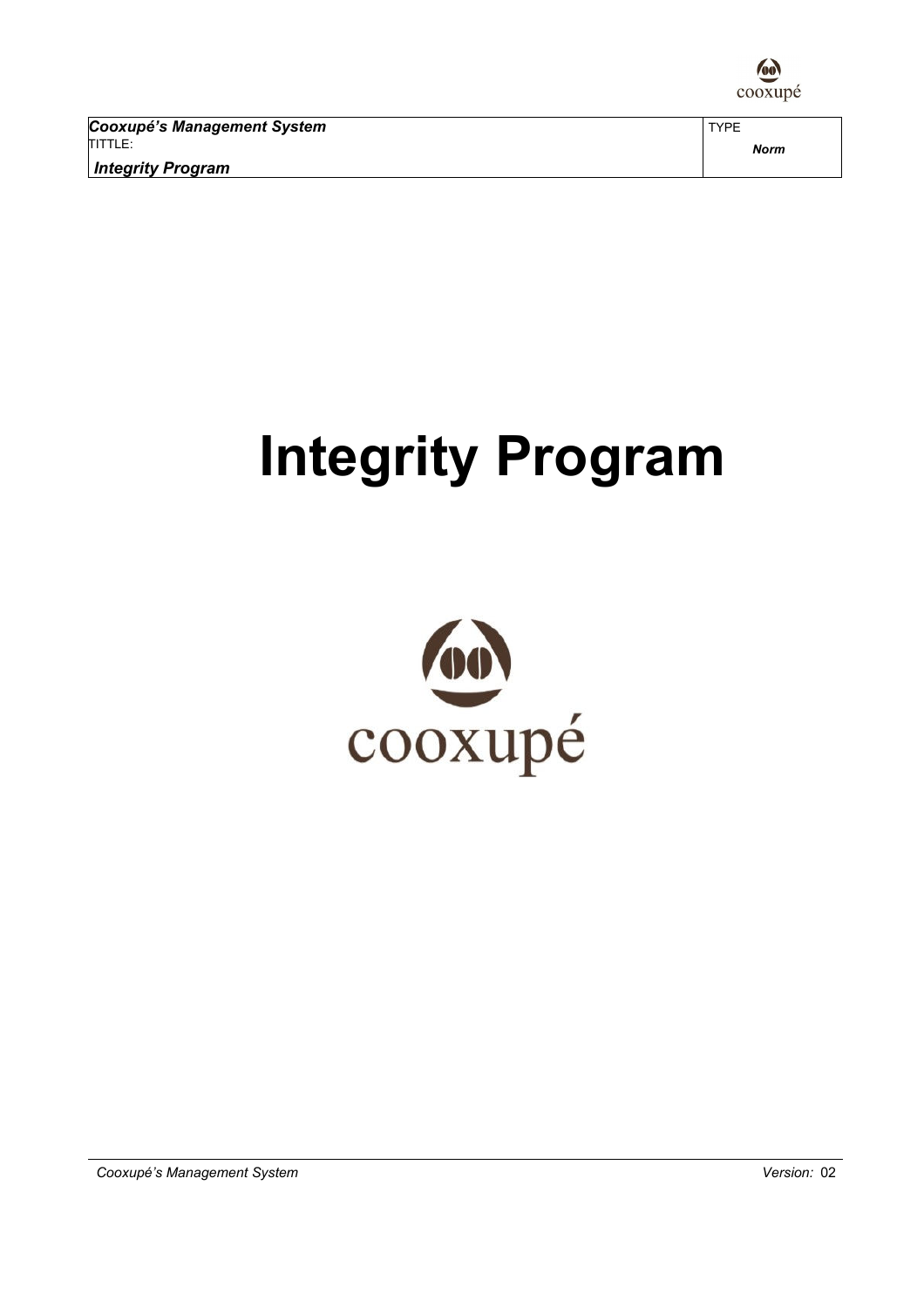

Cooxupé's Management System TITTLE: Integrity Program

## SUMARY

| 1. |          | <b>PRESENTATION</b>                                                                     | 3 |
|----|----------|-----------------------------------------------------------------------------------------|---|
| 2. |          | <b>PILARS / ATTRIBUTIONS</b>                                                            | 3 |
|    | $2.1 -$  | <b>Commitment of Board of Directors</b>                                                 | 3 |
|    | $2.2 -$  | Code of Ethics and Standard of Conduct                                                  | 3 |
|    | $2.3 -$  | <b>Communication and Disclosure</b>                                                     | 3 |
|    | $2.4 -$  | Trainings                                                                               | 4 |
|    | $2.5 -$  | <b>Risk Analysis</b>                                                                    | 4 |
|    | $2.6 -$  | <b>Accounting Entries</b>                                                               | 4 |
|    | $2.7 -$  | Internal Controls and Financial Operations Entries                                      | 4 |
|    | $2.8 -$  | Interaction with the Public Sector                                                      | 5 |
|    | $2.9 -$  | Responsible Internal Instance                                                           | 5 |
|    | $2.10 -$ | Denunciation Channel - "Ombudsman"                                                      | 5 |
|    | $2.11 -$ | Violation                                                                               | 5 |
|    | $2.12 -$ | Interruption and Remediation of Damages Caused by Infringement                          | 6 |
|    | $2.13 -$ | Due Diligences for Contracting - Purchase of Goods and Services                         | 6 |
|    | $2.14 -$ | Decision Making Process, merger, incorporation, acquisition, and societal restructuring | 7 |
|    | $2.15 -$ | <b>Continuous Monitoring</b>                                                            | 7 |
|    | $2.16 -$ | Contributions, donations and sponsorships                                               | 7 |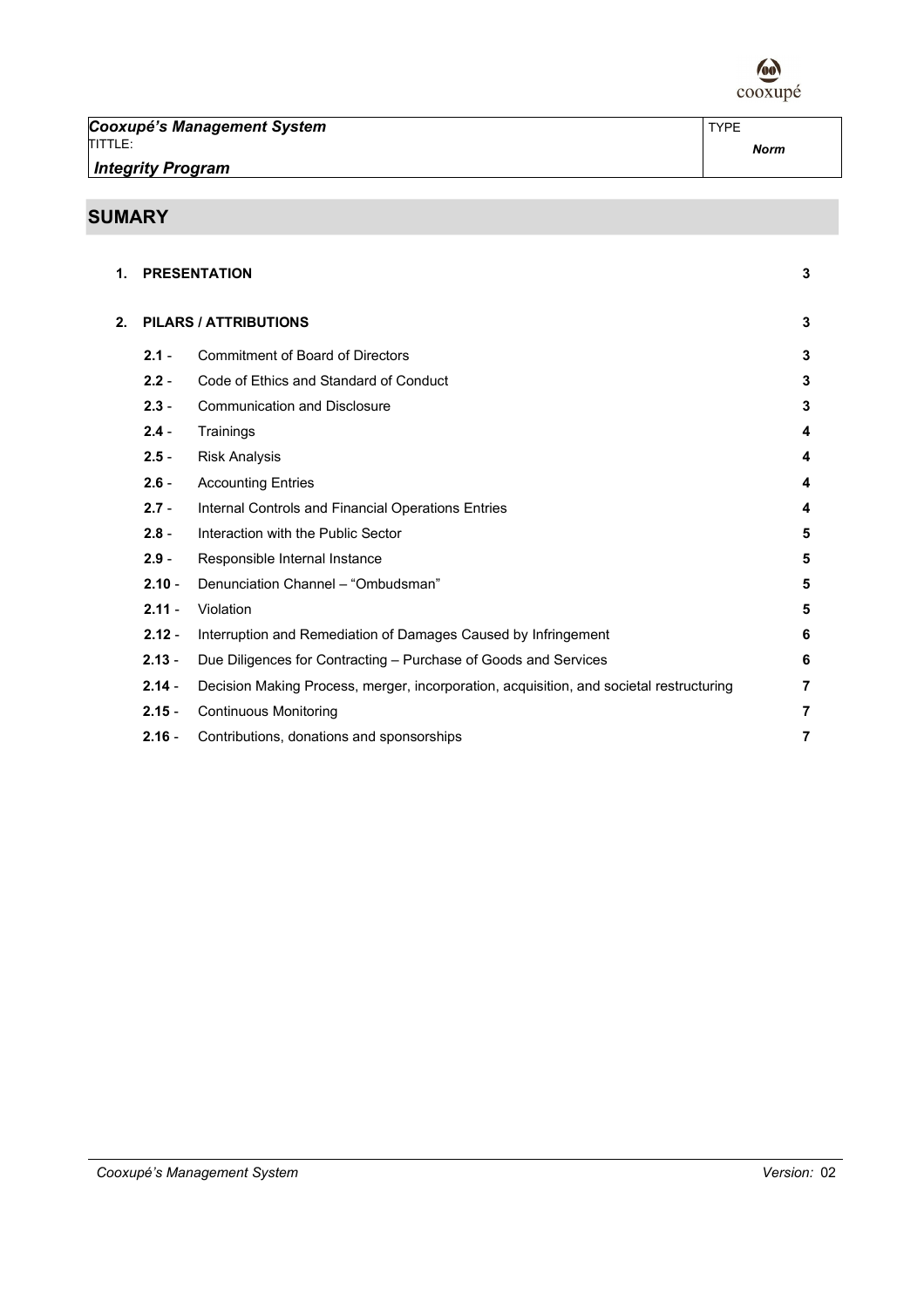

Cooxupé's Management System TITTLE: Integrity Program

## 1. Presentation

Cooxupé' s Integrity Program consists of a group of internal instruments and procedures, audit, encouragement to denouncing irregularities, in the effective application of the Code of Ethical Conduct, Social Statute, of Mission, Vision and Values, as well as of politics and guidelines with the objective of preventing, monitoring, detecting, and/or mitigating the practice of deviation, frauds, irregularities, and harmful acts foreseen in the Law 12.846/2013 and regulated by the Decree 8.420/2015, ensuring the integrity, legality and transparency in the execution of the operations of Cooxupé.

The INTEGRITY PROGRAM is applicable to the stakeholders of Cooxupé: Members, Employees, Clients, Society, and Public Administration.

## 2. Pilars / Attributions

Cooxupé' s INTEGRITY PROGRAM is based on the following pillars:

## 2.1 – Commitment of the Board of Directors

The Executive Board is responsible for the approval of the INTEGRITY PROGRAM, as well as for supporting its effective application.

## 2.2 – Code of Ethics and the Standards of Conduct

The INTEGRITY PROGRAM declares the principles and values kept by Cooxupé, and it clearly determines the standard behavior expected from the Board of Directors, the employees and other interested parties.

## 2.3 – Communication and Disclosure

Cooxupé appreciates objective, continuous and comprehensive communication of all its integritydriven actions. In order to accomplish such communication, every person that has relations with Cooxupé is allowed to access the INTEGRITY PROGRAM and CODE OF ETHICAL CONDUCT.

- For the Board of Directors and Employees, the documents are available at the Corporate Intranet and HR Portal Web;
- For Co-op Members and other interested parties, access is available at Cooxupé' s institutional web site, in Portuguese, English, and Spanish versions.

Details of the instruments and procedures applied to the disclosure of the Program, and its respective responsibilities are established on the internal norm COMUNICAÇÃO CORPORATIVA (Corporate Communication).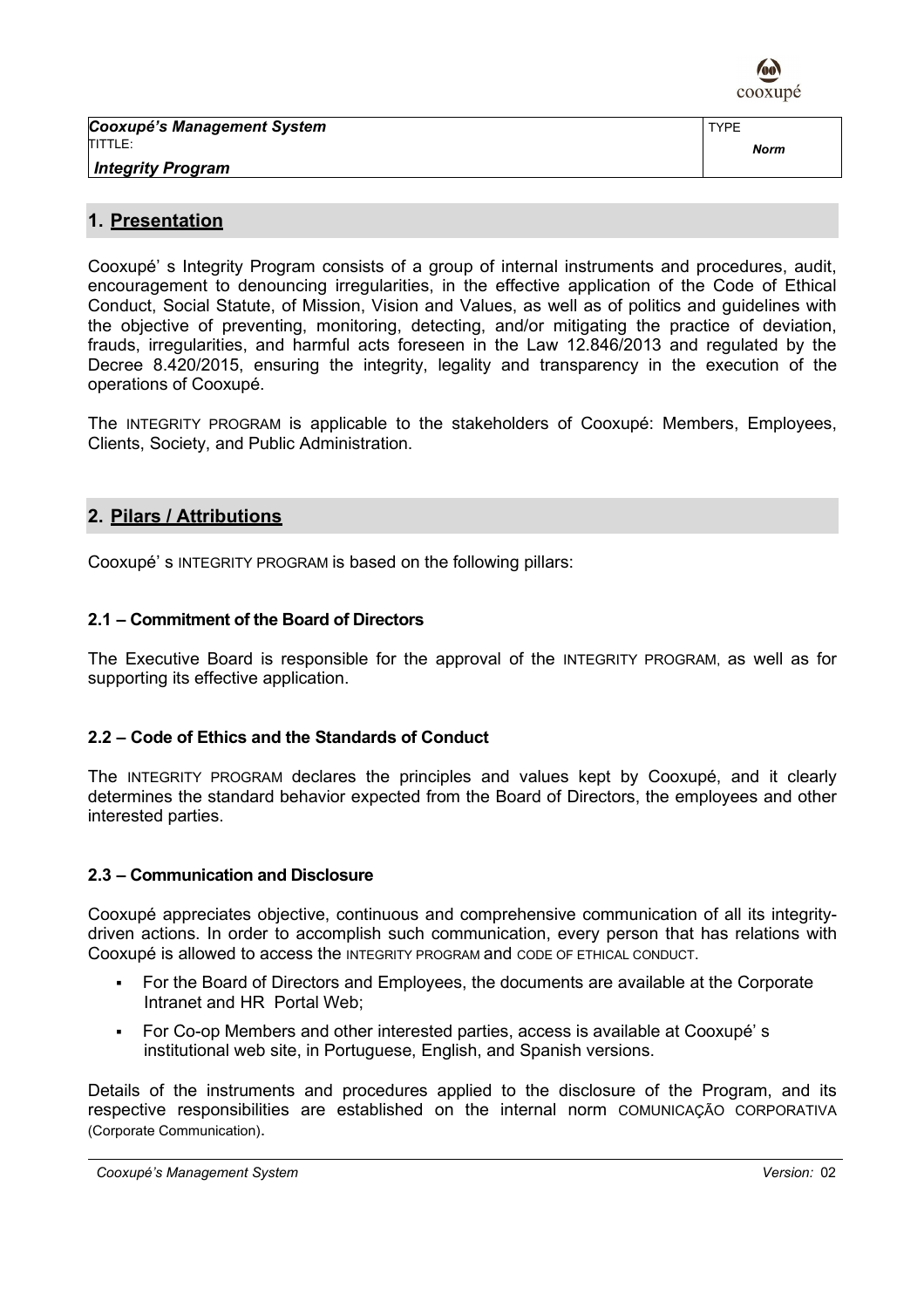

TYPE

## 2.4 – Trainings

Cooxupé periodically carries out capacity-building trainings related to its INTEGRITY PROGRAM for all its employees.

 $\triangleright$  **NOTE:** For employees who have authorization to represent the cooperative before the public bodies, or whose function in the employment contract and/or job description estates the direct interaction with Public Administration officers as a mandatory requirement, specific trainings are performed.

Details of the instruments and procedures applied to the trainings of this Program, and its respective responsibilities are established on the internal norm GESTÃO DE PESSOAS (Management of People).

## 2.5 – Risk Analysis

Cooxupé continuously maps the risks of its operations in order to carry out necessary adaptions to its INTEGRITY PROGRAM.

Details of the instruments and procedures applied to the risk analysis and its respective responsibilities are established on the internal procedure GESTÃO DE RISCOS (Risk Management).

## 2.6 – Accounting Entries

Cooxupé' s accounting entries properly reflect its relevant transactions, according to the accounting practices adopted in Brazil, which are applicable to cooperative societies.

Details of the instruments and procedures applied to the elaboration of the accounting entries and their legitimization are established on the internal norm AUDITORIAS (Audits).

## 2.7 – Internal Controls and Financial Operations Entries

Cooxupé has a system of internal controls with the objective to assure prompt elaboration and reliability of its reports and financial statements free from relevant distortions.

Bank operations are carried out with national or international institutions, legally registered and regular at their home and operation countries. Operations are exclusively carried out by authorized employees of Cooxupé.

Details of the instruments and procedures applied to the elaboration of the reports and financial statements and their respective responsibilities are established on the internal norms: PROCURAÇÕES PARA PAGAMENTOS, TRANSFERÊNCIAS E APLICAÇÕES FINANCEIRAS; PAGAMENTOS e AUDITORIAS (Proxies for Payments, Transfers and Financial Applications, Payments and Audits).

#### Cooxupé's Management System Version: 02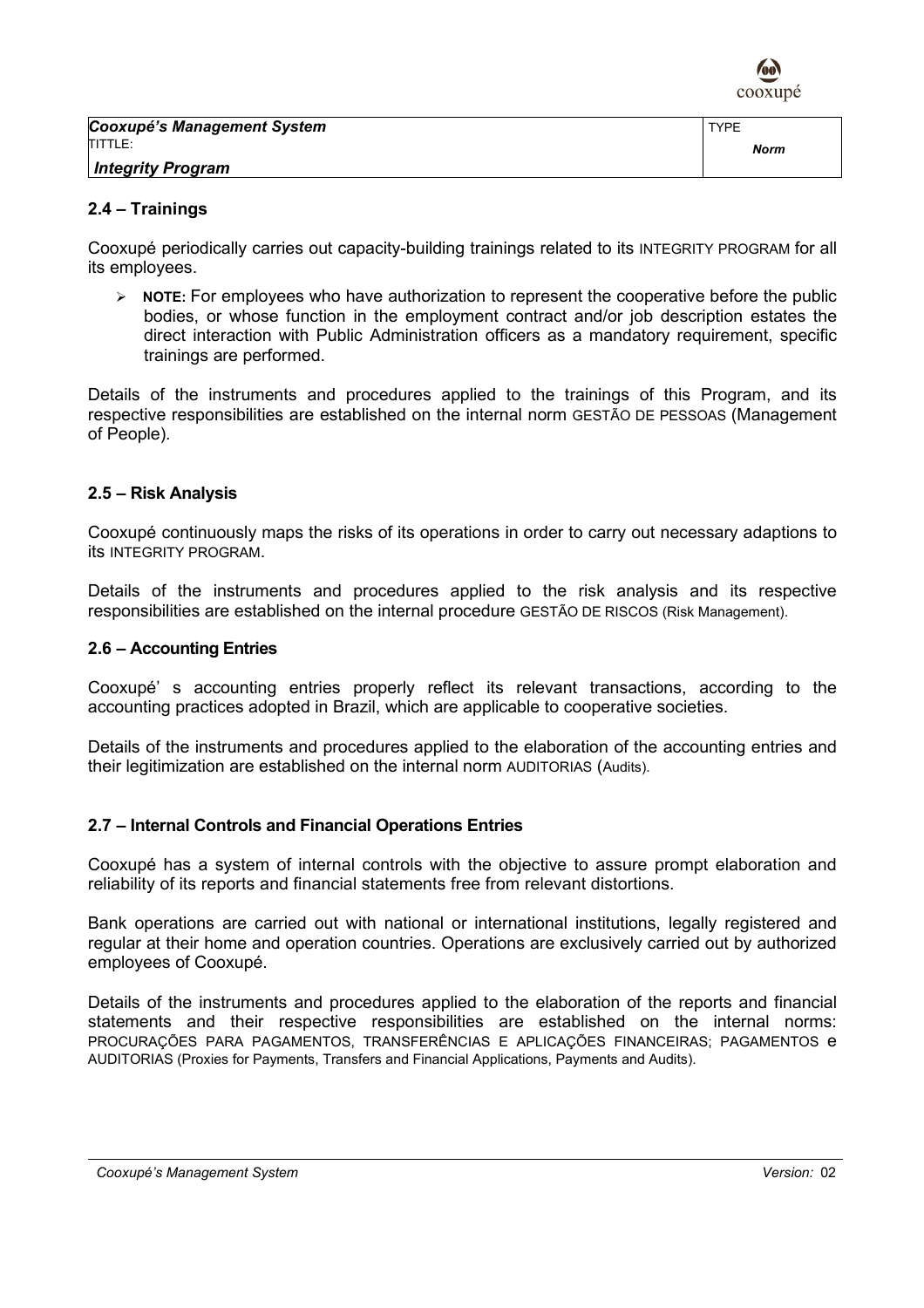

Cooxupé's Management System TITTLE:

Integrity Program

## 2.8 – Interaction with the Public Sector

In order to prevent frauds and illicit acts regarding bidding processes, enforcement of administrative contracts or at any interaction with the Public Sector, even if it is intermediated by third parties, as well as tribute payments, submission to assessment, or obtainment of authorizations, licenses, permissions, and attestations, Cooxupé determines, by its POLITICS FOR RELATIONSHIP WITH THE PUBLIC ADMINISTRATION, how it is supposed to be the conduct of its employees who have power of attorney before the public bodies or whose function in the job description establishes the direct interaction with Public Administration officers as mandatory requirement, and for Business Partners that, due to enforcement of contract with the Cooperative, are supposed to directly interact with Public Administration officers.

## 2.9 – Responsible Internal Instance

Cooxupé' s COMPLIANCE DEPARTMENT (Risks, Ethical Conduct and Ombudsman) is the internal instance in Cooxupé responsible for management, enhancement, maintenance, and assessment of the INTEGRITY PROGRAM, and it is directly linked to the Board of Directors, ensuring independence, autonomy, neutrality, structure and authority regarding actions related to the Program.

All the actions taken by Cooxupé' s COMPLIANCE DEPARTMENT (Risks, Ethical Conduct and Ombudsman), related to the INTEGRITY PROGRAM, are carried out alongside Cooxupé' s ETHICS COMITEE, as established in the internal norm OUVIDORIA (Ombudsman).

## 2.10 – Denunciation Channel – "Ombudsman"

Cooxupé has a channel for denunciation, structured to receive and treat manifestations from its coop members, such as: complaints, suggestions, queries and compliments; as well as for receiving denounces regarding situations concerning the CODE of ETHICS from all interested parties. The channel for denounces is available on the web site "www.cooxupe.com.br - link Ouvidoria (Ombudsman)".

The procedure for treatment of denounces, and the respective responsibilities are established on the internal norm OUVIDORIA (Ombudsman).

## 2.11 – Violation

The breach of obligations, principles and compromises descripted in the CODE OF ETHICAL CONDUCT and in the current INTEGRITY PROGRAM will cause disciplinary measures.

Denounces of violation related to the current Program will be received by CANAL DE DENÚNCIAS – OUVIDORIA (Denouncing Channel – Ombudsman). Investigation process must be driven by the COMPLIANCE DEPARTMENT (Risks, Ethical Conduct and Ombudsman), alongside Cooxupé' s ETHICS COMITEE, as established in the internal norm OUVIDORIA (Ombudsman). In case violation is confirmed, the result will be sent to the parties' superior instances for the application of due disciplinary measures.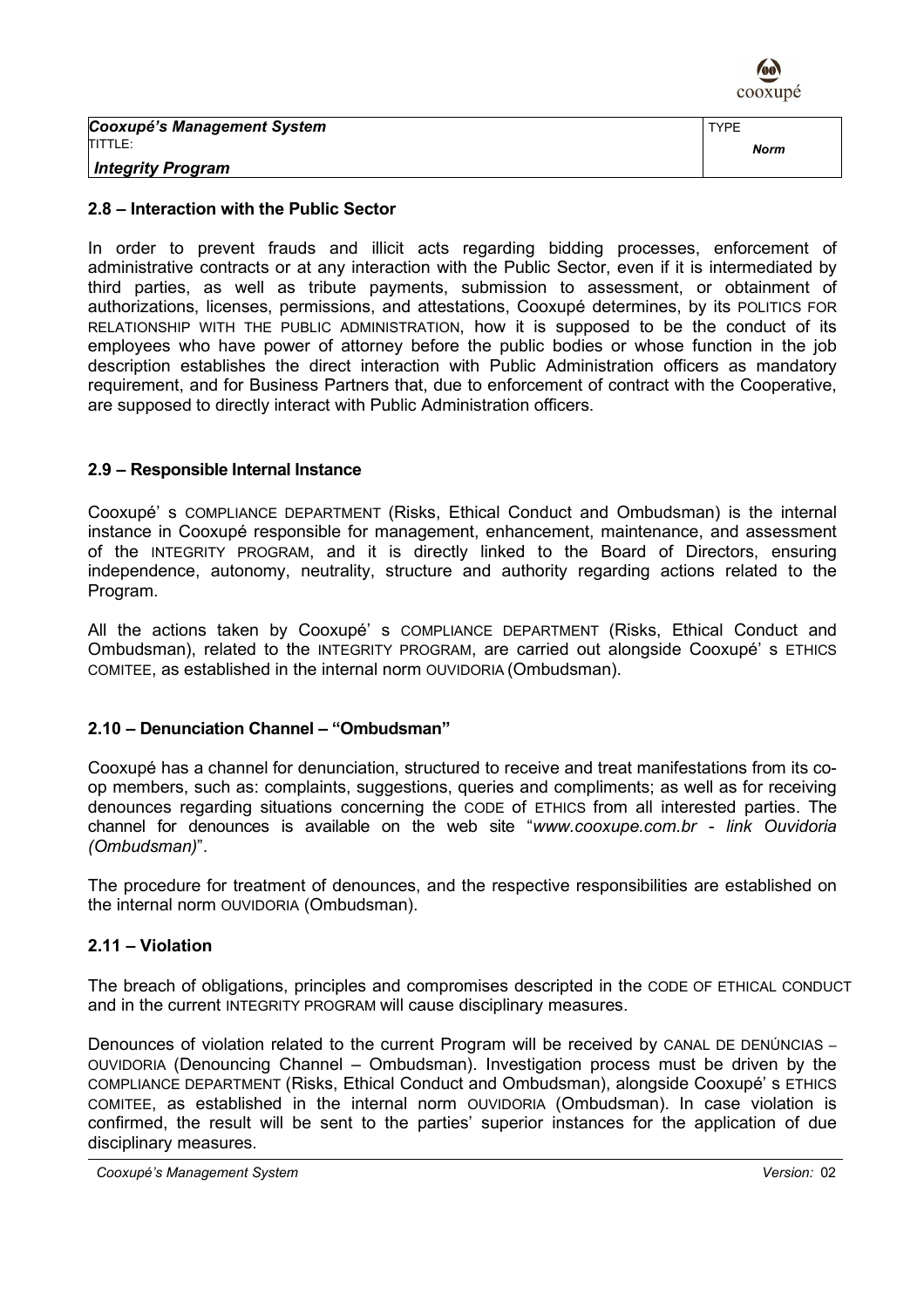

| Cooxupé's Management System | <b>TYPE</b> |
|-----------------------------|-------------|
| <b>ITITTLE:</b>             | Norm        |
| <b>Integrity Program</b>    |             |

Internal penalties will be proportional to the type of violation, and to the level of responsibility of the people involved. Any individual is subject to the application of disciplinary measures in case of violation of INTEGRITY PROGRAM and CODE OF ETHICAL CONDUCT, despite his/her position at Cooxupé.

The measures applied will be educative, corrective or punitive, according to the severity of the act and the damages caused to Cooxupé.

 $\triangleright$  NOTE: Internally applied disciplinary measures do not exempt the person responsible for violating the current Program from undergoing sanctions at juridical sphere.

## 2.12 – Interruption and Remediation of Damages Caused by Infringement

After detection and confirmation of the harmful act regarding the INTEGRITY PROGRAM, Cooxupé will carry out immediate interruption of irregularities or infractions, applying the penalties foreseen in contracts, liability of parties involved, and other due measures, according to the concrete case.

In illicit acts detected and confirmed, which involve the relation with Public Administration, Cooxupé will immediately report the facts to the competent authority responsible for investigating the occurrence, collaborating with the sourcing of information and clarifying doubts about the known harmful events, as established on POLÍTICA DE RELACIONAMENTO COM A ADMINISTRAÇÃO PÚBLICA (Politics for Relationship With Public Administration).

## 2.13 – Due Diligences for Contracting – Purchase of Goods and Services

Cooxupé carries out a process of "Due Diligence" in the acquisition of goods and services, and it supervises the contracted third parties.

The purchase of goods and services is performed in compliance with Cooxupé' s CODE of ETHICAL CONDUCT and PROCUREMENT POLICY, ensuring equity, transparency, impersonality and legality in such procedure. The suppliers must be previously analyzed according to the procedures AVALIAÇÃO DE FORNECEDORES (Assessment of Suppliers) and POLÍTICA DE DILIGÊNCIAS DE INTEGRIDADE APROPRIADAS PARA CONTRATAÇÃO – COMPRA DE BENS E SERVIÇOS (Policy for Due Diligences of Integrity for Contract – Purchase of Goods and Services).

The enforcement of payments follows the criteria established on the norm PAGAMENTOS (Payments).

Parties involved in the process of acquisition of goods and services commit to accomplish the established in the current INTEGRITY PROGRAM, by means of specific clause inserted in the contracts by Cooxupé' s JURIDICAL TRIBUTARY DEPARTMENT.

The supervision of third parties contracted will be carried out by Cooxupé' s COMPLIANCE DEPARTMENT (Internal Audit), as established on the internal norm AUDITORIAS (Audits).